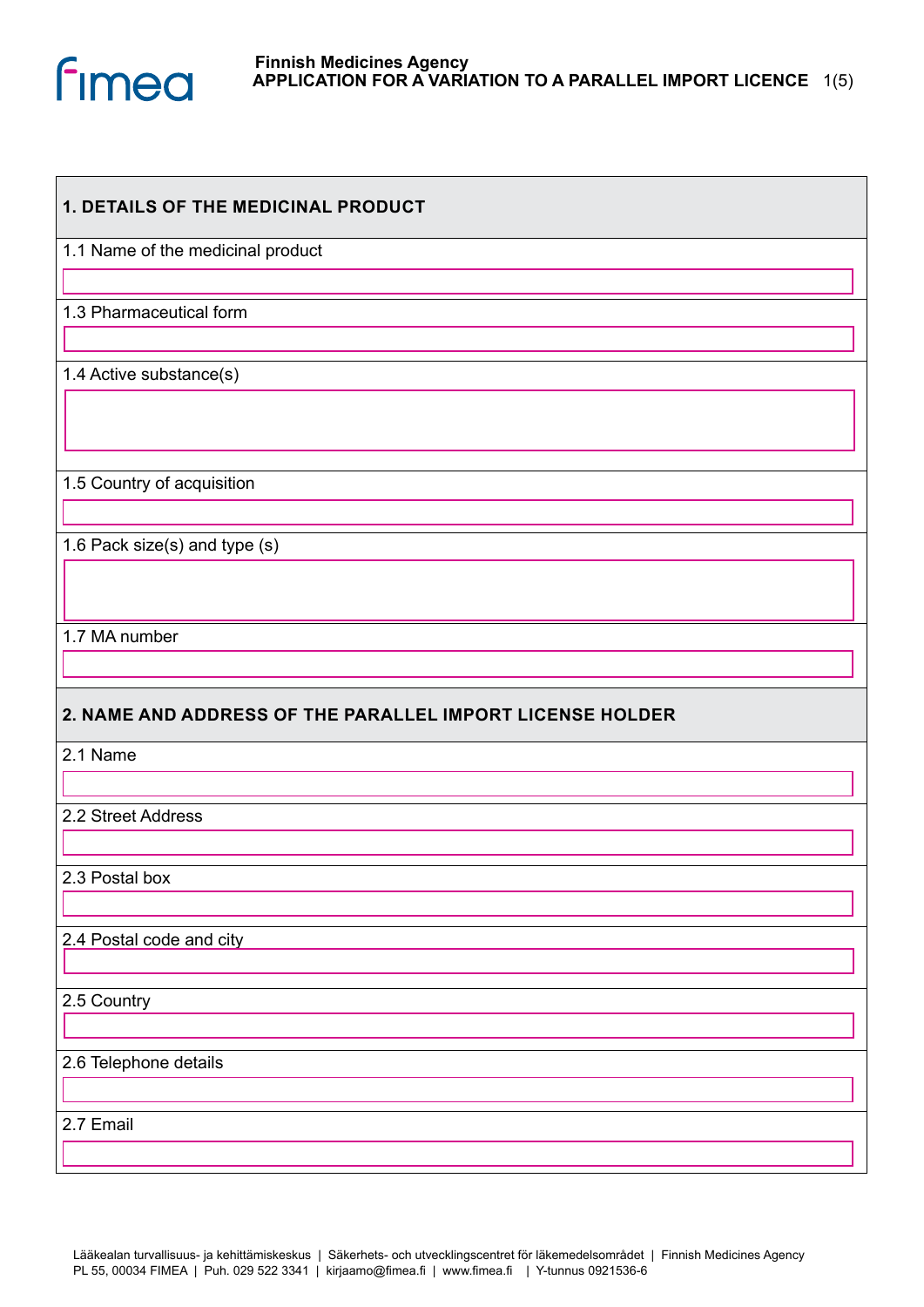

## **3. NAME AND ADDRESS OF THE CONTACT PERSON**

| 3.1 Name |
|----------|
|          |

**3.2 Street Address**

**3.3 Postal box**

**3.4 Postal code and city**

**3.5 Country**

**3.6 Telephone details**

## **3.7 Email**

|     |                                                                                                                                                              | Fee code<br>classification |    |   |
|-----|--------------------------------------------------------------------------------------------------------------------------------------------------------------|----------------------------|----|---|
|     | <b>Change description</b>                                                                                                                                    | IΑ                         | ΙB | Ш |
| 1.  | Change in marketing authorisation number in the country of acquisition.                                                                                      |                            |    |   |
| 2.  | Change of marketing authorisation holder in in the country of acquisition.                                                                                   |                            |    |   |
| 3.  | Change in the name/address of the marketing authorisation holder in in the<br>country of acquisition.                                                        |                            |    |   |
| 4.  | Deletion of the country of acquisition.                                                                                                                      |                            |    |   |
| 5.  | Change in the product name in the country of acquisition.                                                                                                    |                            |    |   |
| 6.  | Change in the product name of the directly imported product                                                                                                  |                            |    |   |
| 7.  | Change in the name of the active substance                                                                                                                   |                            |    |   |
| 8.  | Replacement or addition of manufacturer of the product in the country of ac-<br>quisition.                                                                   |                            |    |   |
| 9.  | Deletion of a manufacturer of the product in the country of acquisition.                                                                                     |                            |    |   |
| 10. | Change of the name and/or address of the manufacturer of the product in the<br>country of acquisition where the actual manufacturing site remains unchanged. |                            |    |   |
| 11. | Change of re-packager information if there is no change in the site but change<br>in the name or address                                                     |                            |    |   |
| 12. | Addition of a new re-packager                                                                                                                                |                            |    |   |
| 13. | Deletion of a re-packager                                                                                                                                    |                            |    |   |
| 14. | Change in the declaration of repacking                                                                                                                       |                            |    |   |
| 15. | Significant change in the product composition in the country of acquisition.                                                                                 |                            |    |   |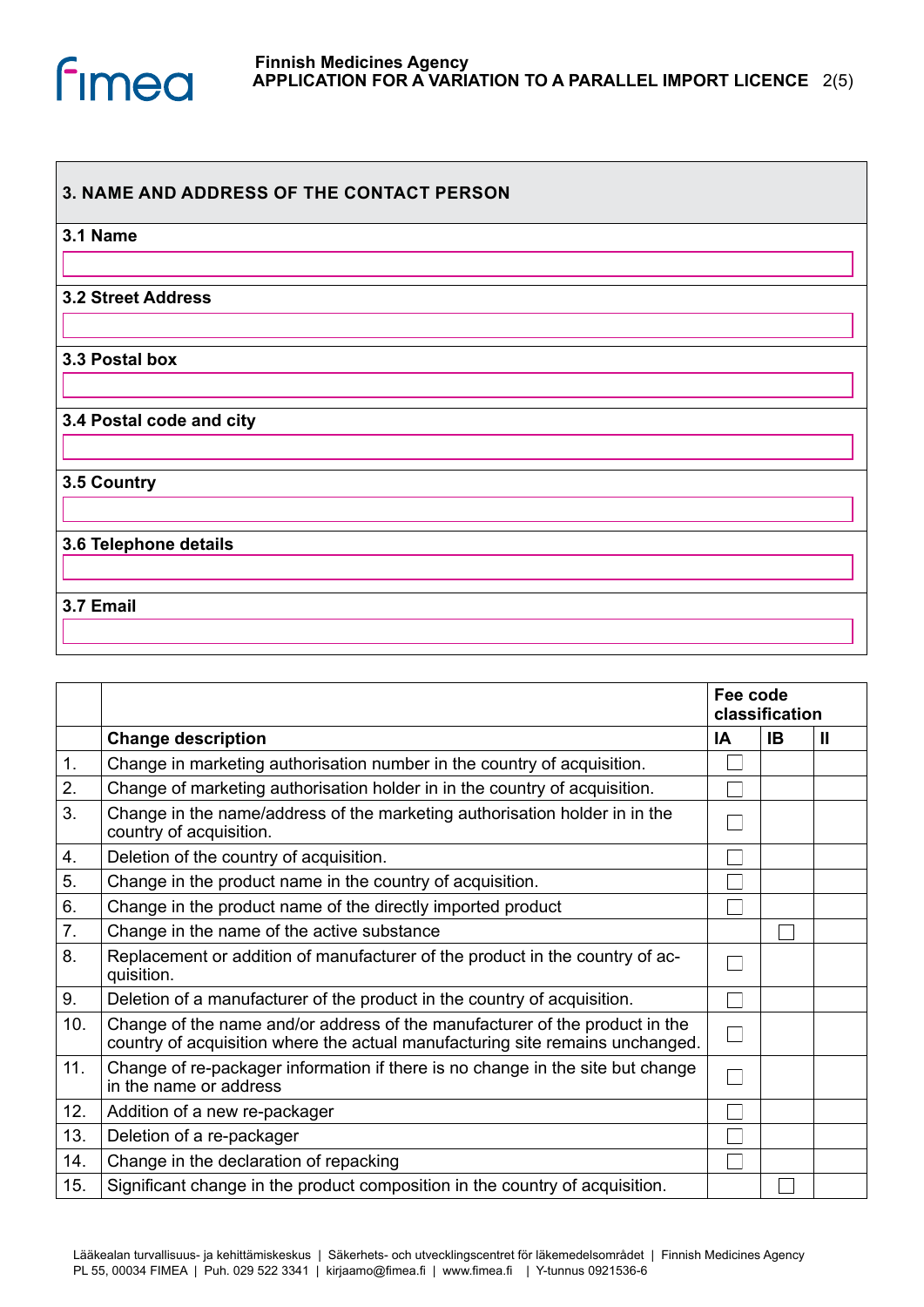

| 16. | Minor change in the composition in the country of acquisition.                                                                                                                                                           |  |  |
|-----|--------------------------------------------------------------------------------------------------------------------------------------------------------------------------------------------------------------------------|--|--|
| 17. | Change in the shelf life and/or the storage conditions in the country of acquisi-<br>tion.                                                                                                                               |  |  |
| 18. | Change in the shelf life and/or the storage conditions in the directly imported<br>product                                                                                                                               |  |  |
| 19. | Addition of sentence to the outer package that indicates the difference be-<br>tween the directly imported product and the parallel imported product (for<br>example, difference in the tablet markings or score-lines). |  |  |
| 20. | Change in the product description (including tablet markings and score-lines)<br>in the country of acquisition                                                                                                           |  |  |
| 21. | Change in the product description (including tablet markings and score-lines)<br>of the directly imported product.                                                                                                       |  |  |
| 22. | Addition of a new pack size (within the currently approved range by the direct<br>importer).                                                                                                                             |  |  |
| 23. | Addition of a new pack size (outside the currently approved range by the direct<br>importer).                                                                                                                            |  |  |
| 24. | Replacement or/and addition of packaging type                                                                                                                                                                            |  |  |
| 25. | Change or addition of condition to the marketing authorisation.                                                                                                                                                          |  |  |
| 26. | Change of legal status of the medicinal product                                                                                                                                                                          |  |  |
| 27. | Other (please specify):                                                                                                                                                                                                  |  |  |
|     |                                                                                                                                                                                                                          |  |  |

Finnish Medicines Agency reserves the right to request an unforeseen variation to be updated to a type II variation if the proposed changes are considered to be significant.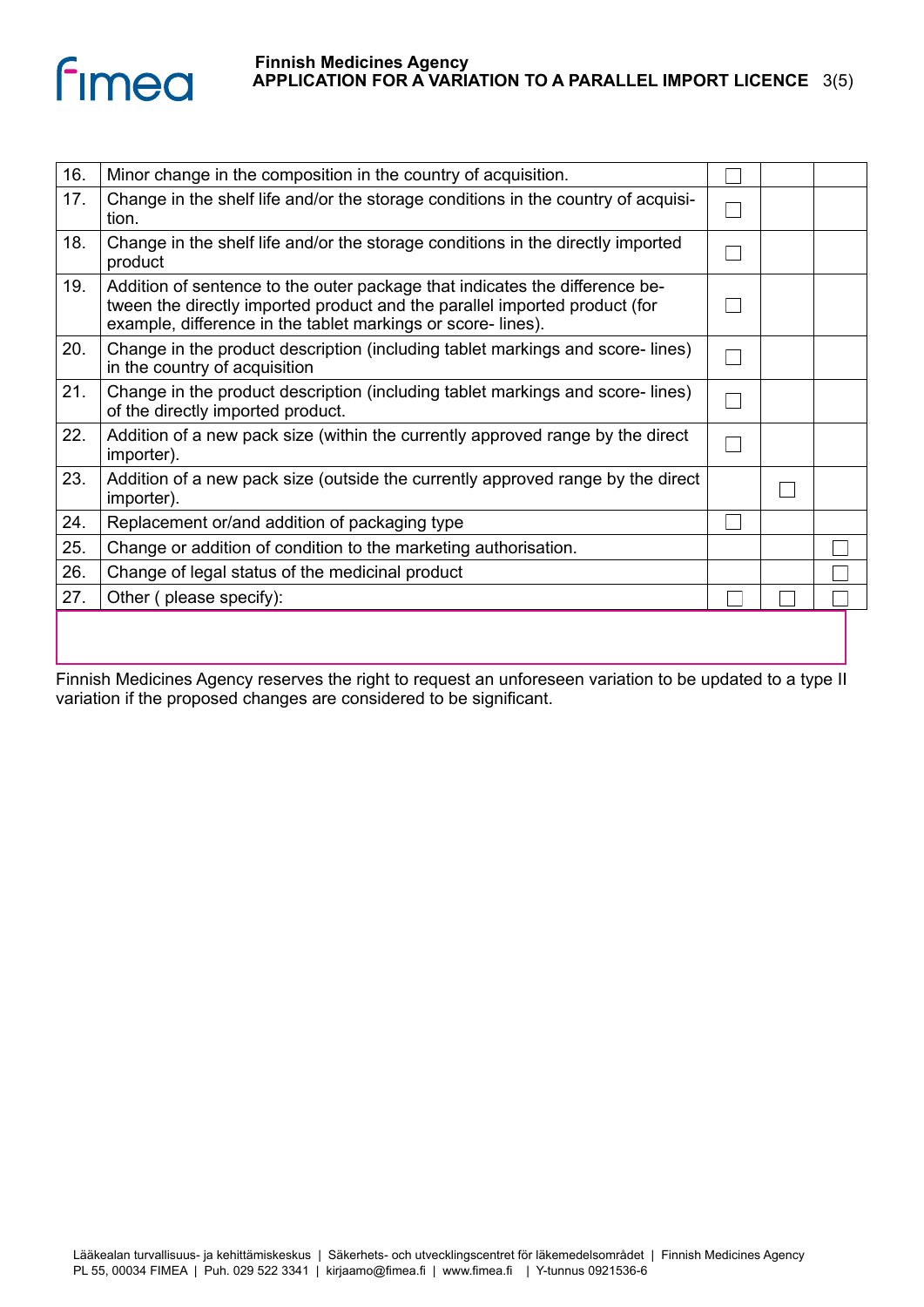

Specify the precise present and proposed details, using additional pages if necessary. If the change affects the Package Leaflet the changed words should be indicated by underline, highlighted or strikethrough and clean version should be attached. Color mock-ups for each pack size and type need to be provided where the change affects inner and/or outer labeling.

| PRESENT | PROPOSED |  |
|---------|----------|--|
|         |          |  |
|         |          |  |
|         |          |  |
|         |          |  |
|         |          |  |

| OTHER CONCERNS |  |
|----------------|--|
|                |  |
|                |  |
|                |  |
|                |  |
|                |  |
|                |  |
|                |  |
|                |  |
|                |  |
|                |  |
|                |  |
|                |  |
|                |  |
|                |  |
|                |  |
|                |  |
|                |  |
|                |  |
|                |  |
|                |  |
|                |  |
|                |  |